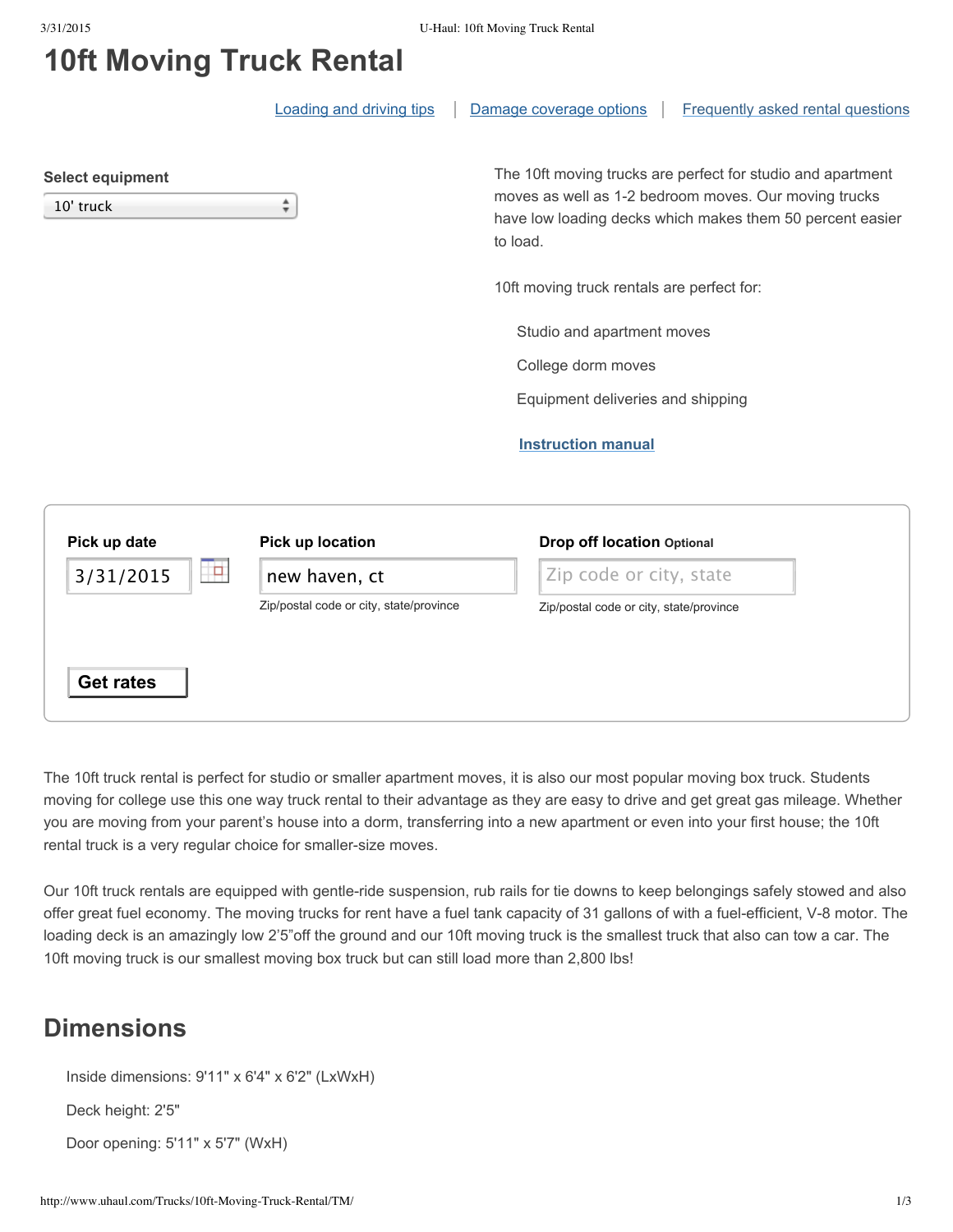Loading ramp: None



### **Features**

# **Capacity**

# **Fuel**

| Fuel economy gauge     | Volume: 402 cu. ft.               | Unleaded fuel               |  |
|------------------------|-----------------------------------|-----------------------------|--|
| Driver's side Air Bag  | Max load: 2,810 lbs.              | Fuel tank capacity: 31 gal. |  |
| Seats for 2 adults     | Gross vehicle weight: 8,600 lbs.  | Miles per gallon: 12 mpg    |  |
| Automatic transmission | max.                              |                             |  |
| Air conditioning       | Empty weight: 5,790 lbs.          |                             |  |
| Gentle-Ride suspension | Towing capacity: Up to 6,000 lbs. |                             |  |
| Disc brakes            |                                   |                             |  |
| 29" Low Deck           |                                   |                             |  |
| Fuel-efficient V-8     |                                   |                             |  |
| Hitch with 2" ball     |                                   |                             |  |
| Tie downs              |                                   |                             |  |
| Rub rails              |                                   |                             |  |

All rental truck and trailer measurements are approximate. The equipment you receive may vary in size, based on the engineering/design specifications of multiple-production models.

The miles per gallon calculations are estimations for ideal driving circumstances. Many conditions can affect this number, including driving with a load, road grades, weather conditions and vehicle speed.

# **Loading and driving tips**

### **Truck User Instructions**

Safety precautions and instructions for safe operation of U-Haul rental trucks

#### **How to drop off equipment at U-Haul before or after normal business hours.**

Watch this short video for a quick how to guide on dropping